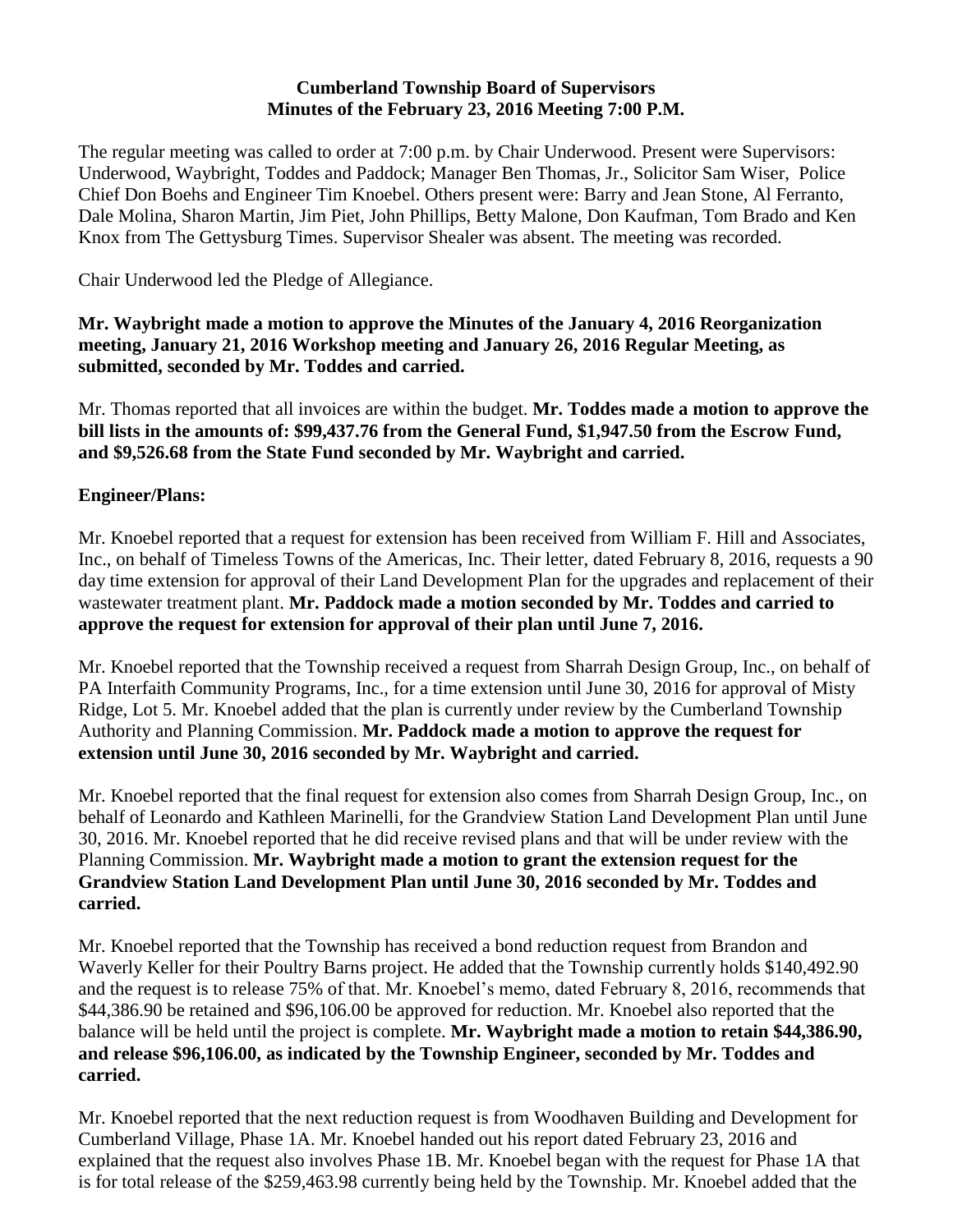developer has not completed the pedestrian path and bridge and recommends that \$15,000.00 be held until those items are complete; resulting in a reduction of \$244,463.98. He also reported that the Township holds Maintenance Security, in the amount of \$203,766.00. Mr. Piet asked if the Township would accept a check for \$15,000.00 in lieu of a bond. Solicitor Wiser stated that he has no problem with them using cash as financial security and a brief agreement will be needed. **Mr. Paddock made a motion to authorize the full release of \$259,463.98 upon Woodhaven Building and Development providing cash security in the amount of \$15,000.00 and the associated agreement for such security seconded by Mr. Toddes and carried.**

Mr. Knoebel also reported that the request for release of financial security for Cumberland Village, Phase 1B is for full release, in the amount of \$141,794.40, and his letter dated February 23, 2016, recommends the release and notes that Maintenance Security, in the amount of \$54,682.00 is being held for an eighteen month period. He added that there are a couple of maintenance items that they are waiting to be completed and weather conditions are holding them up right now. **Mr. Waybright made a motion to authorize the full release of financial security for Cumberland Village, Phase 1B, in the amount of \$141,794.40, seconded by Mr. Toddes and carried.**

Mr. Knoebel reported that Misty Ridge Lot 10 is continuing to move forward and they have received some As-Built drawings.

Mr. Knoebel reported that the Gettysburg Airport is in the process of working plans out for full-depth reclamation of their existing runway. He also stated that this is not a Land Development Plan but, they did have to provide a Stormwater Management Plan. He added that there will not be any additional impervious coverage but, they are increasing the diameter of two culverts. In order to maintain predevelopment flows, orifice plates will be added to the new pipes and Mr. Knoebel is recommending that financial security be provided to ensure the correct installation as designed to maintain flows on downstream properties. Mr. Knoebel added that he is recommending financial security, in the amount of \$229,273.76, and an Operations and Maintenance Agreement to be executed as part of the plan. Solicitor Wiser reported that he was contacted by legal counsel for Susquehanna Area Regional Airport Authority (SARAA) requesting a modification to the financial security requirement for the project based on their being another governmental entity and substantial Authority. Solicitor Wiser added that the contractor will post a Performance Bond and if the Township can be an additional oblige on that bond he feels that would be sufficient security for the Township. Solicitor Wiser reported that he has received a copy of the Performance Bond from the contractor, Valley Quarries, in an amount in excess of \$900,000.00, which would cover the amount of the stormwater improvements. **Mr. Waybright made a motion to authorize a modification to the financial security requirements for the Gettysburg Airport project to allow the Township to be secured as an additional oblige on the Performance Bond between Valley Quarries and SARAA seconded by Mr. Paddock and carried. Mr. Waybright also made a motion to authorize approval of the plan subject upon receipt of the modified financial security and the Operation and Maintenance Agreement seconded by Mr. Paddock and carried.**

Mr. Knoebel stated that the next two items, Cumberland Village Phase 1A, 1B and 1C and Cannon Ridge Phase 1 and 2 Deeds of Dedication, were complete from an engineering standpoint and asked Solicitor Wiser to address the legal requirements. Solicitor Wiser stated that all legal prerequisites for the dedication of the streets and portions of streets in Cumberland Village Phase 1A, 1B and 1C have been met and a Resolution has been prepared and is before the Board for action. Solicitor Wiser added that a Street Cost Reimbursement Agreement has been executed and the fee, in the amount of \$4,250.00, has been paid by the developer. **Mr. Waybright made a motion to adopt Resolution 2016-07 seconded by Mr. Paddock and carried.**

#### **RESOLUTION 2016-07**

**A RESOLUTION OF THE TOWNSHIP OF CUMBERLAND, ADAMS COUNTY, PENNSYLVANIA LAYING OUT AND OPENING ROADS IN THE PLANNED RESIDENTIAL COMMUNITY KNOWN AS CUMBERLAND VILLAGE IN CUMBERLAND TOWNSHIP, ADAMS COUNTY, PENNSYLVANIA**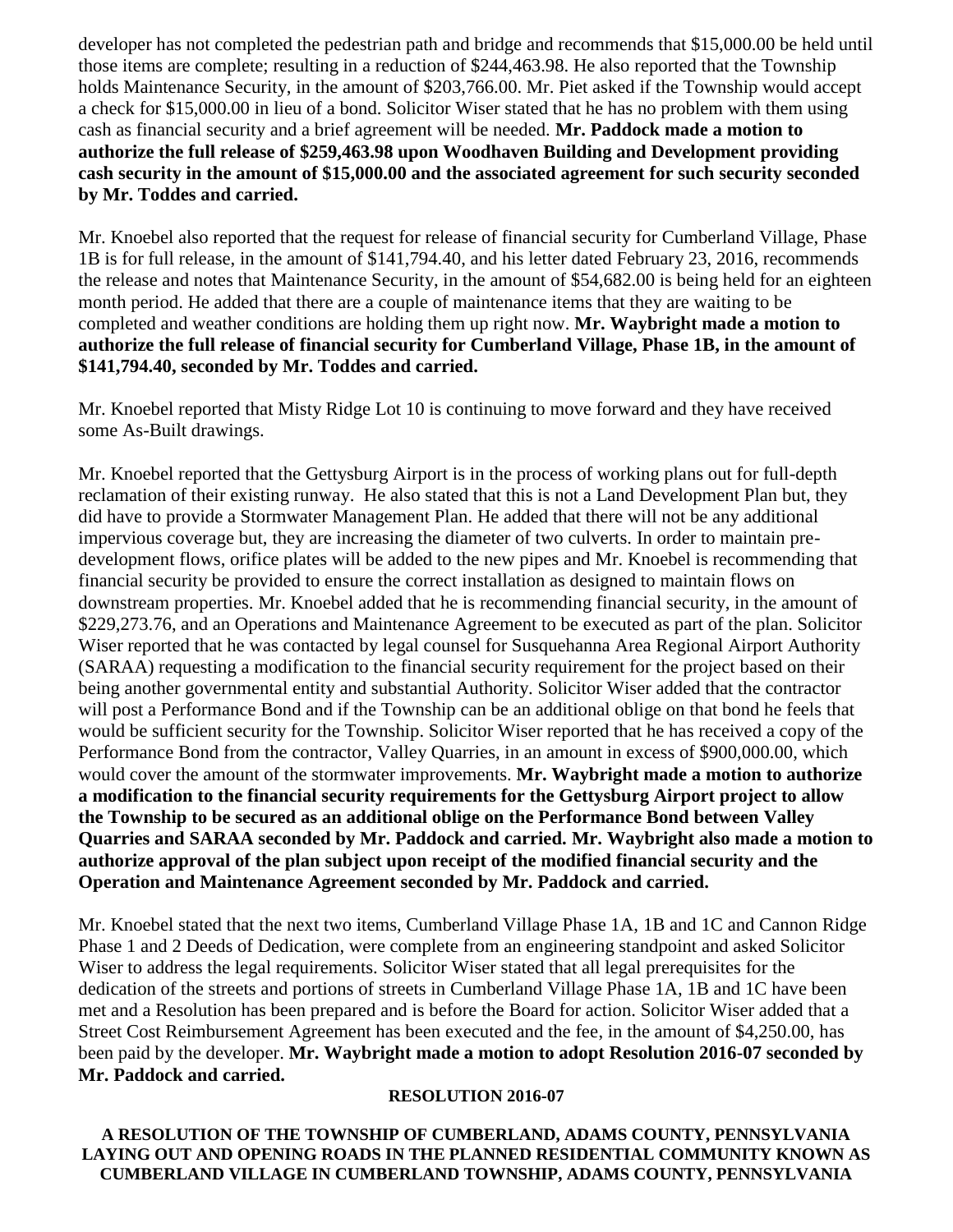#### **The roads being dedicated are known as: Fairplay Road, Paddock Drive, Herr's Ridge Road, Woodhaven Drive, Bittern Drive, Waxwing Lane and Bobolink Drive.**

Solicitor Wiser stated that the Deed of Dedication for the roads in Cannon Ridge Phase 1 & 2 is not ready for the Board's action.

## **Public Comment:**

Ms. Sharon Martin, 980 Barlow Greenmount Road, thanked the Board for their work on the Keystone plan and asked them to attend the Planning Commission when the Keystone plan is on the agenda. Ms. Martin also told the Board that fill dirt had been brought in on the Keystone property about two years ago.

Mr. Al Ferranto, 501 Knight Road, expressed his concern about the donation to the Gettysburg Area Recreation Authority (GARA) and the dwindling Park and Rec Fund. He stated that the Park and Rec Fund is down to \$117,000.00, from 300,000.00, and although he supports GARA, he was under the impression that they were to become self-sustaining and it does not look like that is happening because the donation keeps going up. Mr. Ferranto also protested the Supervisors receiving health benefits and asked them to give up their benefits before raising taxes.

# **Police Report:**

Police Chief Don Boehs presented a written and oral report of police activities for the month of January including; 401 complaints, 148 traffic stops, 114 combined arrests, 13 traffic accidents, 17 targeted enforcements and 9,064 patrol miles. He added that they assisted other agencies 13 times and they were assisted four times.

### **Active Business:**

Mr. Thomas reported that Kenneth Rotz, President of Keystate Publishing, recently passed away and the business will be closing. Keystate Publishing provided codification services and hosted a link to our ordinances that will be signing off on March 31, 2016. Mr. Thomas added that he is in the process of seeking quotes from other codification providers and is estimating that the cost will be between \$1,000.00 and \$2,000.00 per year and we must switch providers within the next few weeks. Mr. Thomas asked the Board to authorize the Finance Committee to take an action after all quotes are received and then report at the next regular meeting. **Mr. Waybright made a motion to authorize the Finance Committee to take action on hiring another codification provider and to report at the next meeting seconded by Mr. Toddes and carried.**

Mr. Thomas also reported that April's regular meeting is on the  $26<sup>th</sup>$  which is also Election Day and recommended that the regular meeting be rescheduled for Thursday, April 21<sup>st</sup> at 7:00 p.m. **Mr. Waybright made a motion to reschedule the April 26, 2016 meeting to April 21, 2016 at 7:00 p.m. seconded by Mr. Paddock and carried.** 

Mr. Thomas also reported that the Board received the appropriate letters at the Reorganization meeting on January 4, 2016 to request or deny health insurance coverage in accordance with Section 606 of the Township Code. He reported that Supervisors Underwood and Paddock denied coverage and Supervisors Toddes, Waybright and Shealer requested coverage. **Supervisors Toddes and Waybright each made statements regarding what they contribute towards the insurance, what they do for the Township and the time they spend serving as Township Supervisors. Chair Underwood also reported on the extensive committees on which she has served and currently serves along with utilizing her own vehicle, gas, home office and supplies while serving as an Elected Township Supervisor.**

Mr. Thomas reported that the Highway Committee has had several meetings and are recommending the following road projects for 2016: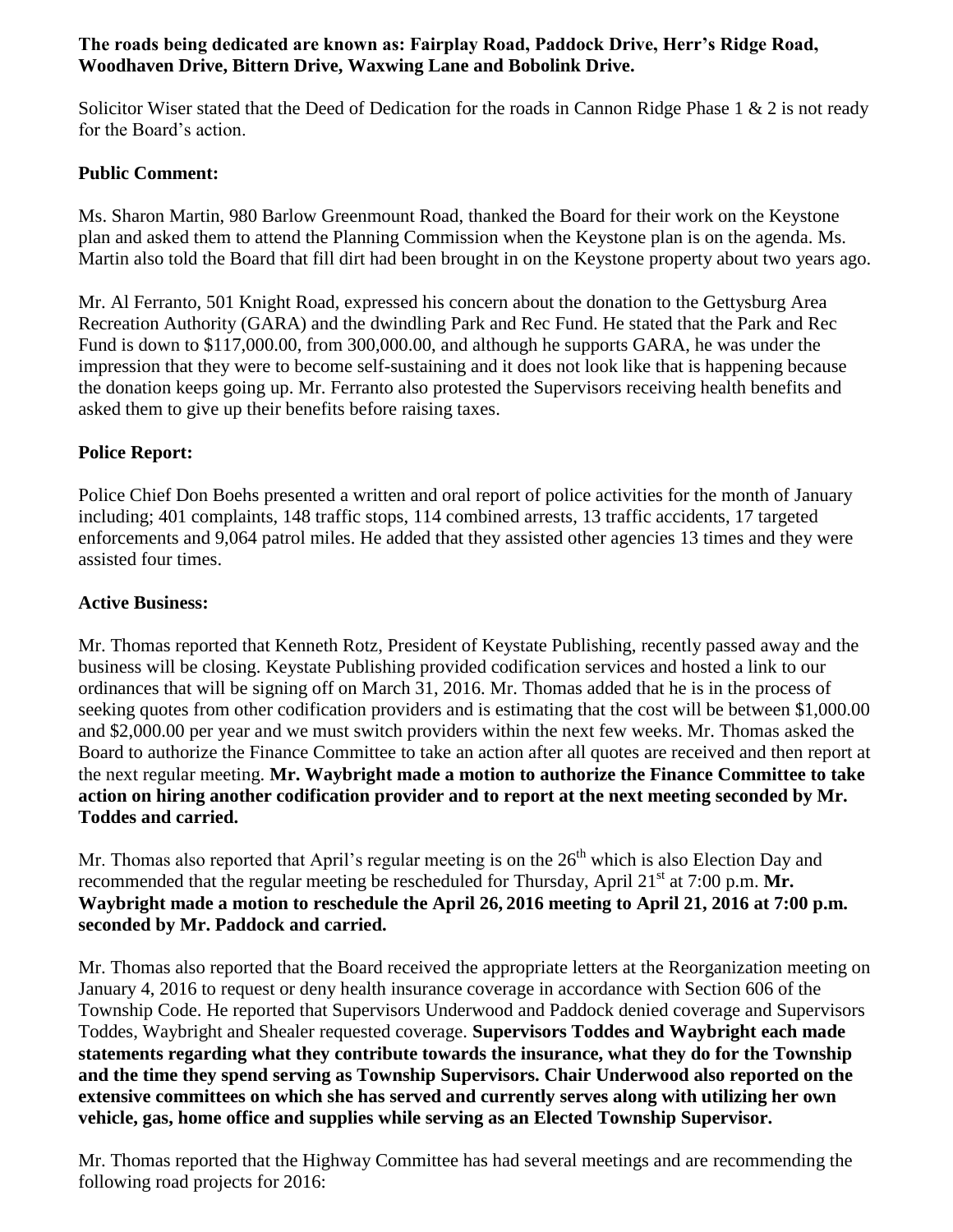Double Seal Coating – Miller Rd., Russell Tavern Rd. and Roberta Way Double Micro-Surfacing – Tiffany Lane, Palace Dr., Vista Larga Dr. and Hunter's Trail Guide Rail replacement – Blackhorse Tavern Rd. crossing over Willoughby Run and a section of Sachs Rd. and Hospital Rd. Paving recommendation – Herr's Ridge Rd. between Biglerville Rd. and Mummasburg Rd. Placing a 1 ½" overlay with a leveling course and crack sealing with a fiber mat to help structuralize the sub-base to promote a life expectancy for this portion of the road of between 12 and 15 years with proper maintenance at an estimated cost of \$304,500.00. Mr. Thomas added work to this portion of Herr's Ridge Rd. has been discussed for the past two years and the Committee feels that this recommendation is a good "middle of the road" option. Mr. Thomas added that the total estimated cost for all of the proposed work in \$439,000.00 and the Township has budgeted \$560,000.00 for 2016 from the General Fund and State Fund. The balance of the budgeted funds will be used for the preparation, stormwater pipe replacements and other minor maintenance projects. **Mr. Waybright made a motion to authorize advertisement of the 2016 road projects as specified by Mr. Thomas seconded by Mr. Toddes and carried. Mr. Paddock made a motion to authorize the Guide Rail replacement projects seconded by Mr. Toddes and carried.**

Mr. Thomas reported that a request has been received from Steve Williams of the Gettysburg Area Recreation Authority for a donation for infield dirt that was placed on two of the baseball fields for safety reasons. Mr. Thomas added that Mr. Toddes had spoken to the Board about this on a couple of occasions. Mr. Thomas reported that the Gettysburg Little League has agreed to pay \$5,000.00 of the bill leaving a balance of \$4,792.42. Mr. Toddes thanked the Board for everything they have done for the Rec Park and they hope to be self-sustaining in a couple of years. He also reported that Gettysburg Borough has been doing a lot of in-kind services for the Rec Park and C. E. Williams really cut the bill for the work. **Mr. Paddock made a motion to approve the amount of \$4,792.42 to go to GARA for the infield dirt seconded by Mr. Waybright and carried.**

Mr. Thomas acknowledged that resident Carl Athey accepted the appointment to the Gettysburg Municipal Authority's Steering Committee for developing a source water protection plan.

Mr. Thomas also acknowledged that the Township submitted forms for potential reimbursement for operational costs during Winter Storm Jonas on January 23 and 24, 2016 in the amount of \$32,150.86. Mr. Thomas added that he did hear that Pa. Governor Tom Wolf has submitted to President Obama requesting a Declaration of Disaster in the Commonwealth of Pennsylvania for Winter Storm Jonas and if authorized, the Township may see a reimbursement of 75%.

**Solicitor –** Solicitor Wiser reported that Logo Ordinance 2016-161 regulates the use of the Township Logo and provides for penalties for unauthorized use of the logo. Solicitor Wiser added that the ordinance has been duly advertised and is ready for adoption. **Mr. Waybright made a motion to adopt Ordinance 161 of 2016 concerning the unauthorized use of the Township logo seconded by Mr. Toddes and carried.**

### **ORDINANCE 161 OF 2016**

# **AN ORDINANCE ADOPTING THE OFFICIAL TOWNSHIP LOGO SYMBOL AND RESTRICITNG IMPROPER USE OF SUCH OFFICIAL LOGO SYMBOL**

Solicitor Wiser also reviewed a proposed ordinance supplementing and amending various sections of Chapter 27 "Zoning" of the Township Code of Ordinances. Solicitor Wiser explained that the Township has been working on some of the items since 2010 and revisited them every other year, but they never have proceeded. Solicitor Wiser went through the proposed ordinance and explained the process that had to be followed for adoption. Solicitor Wiser explained that the proposed ordinance should not be sent to the Planning Commissions for review if the Board wants to make any changes because any substantial change would require re-advertising and going back through the process. After some discussion, Solicitor